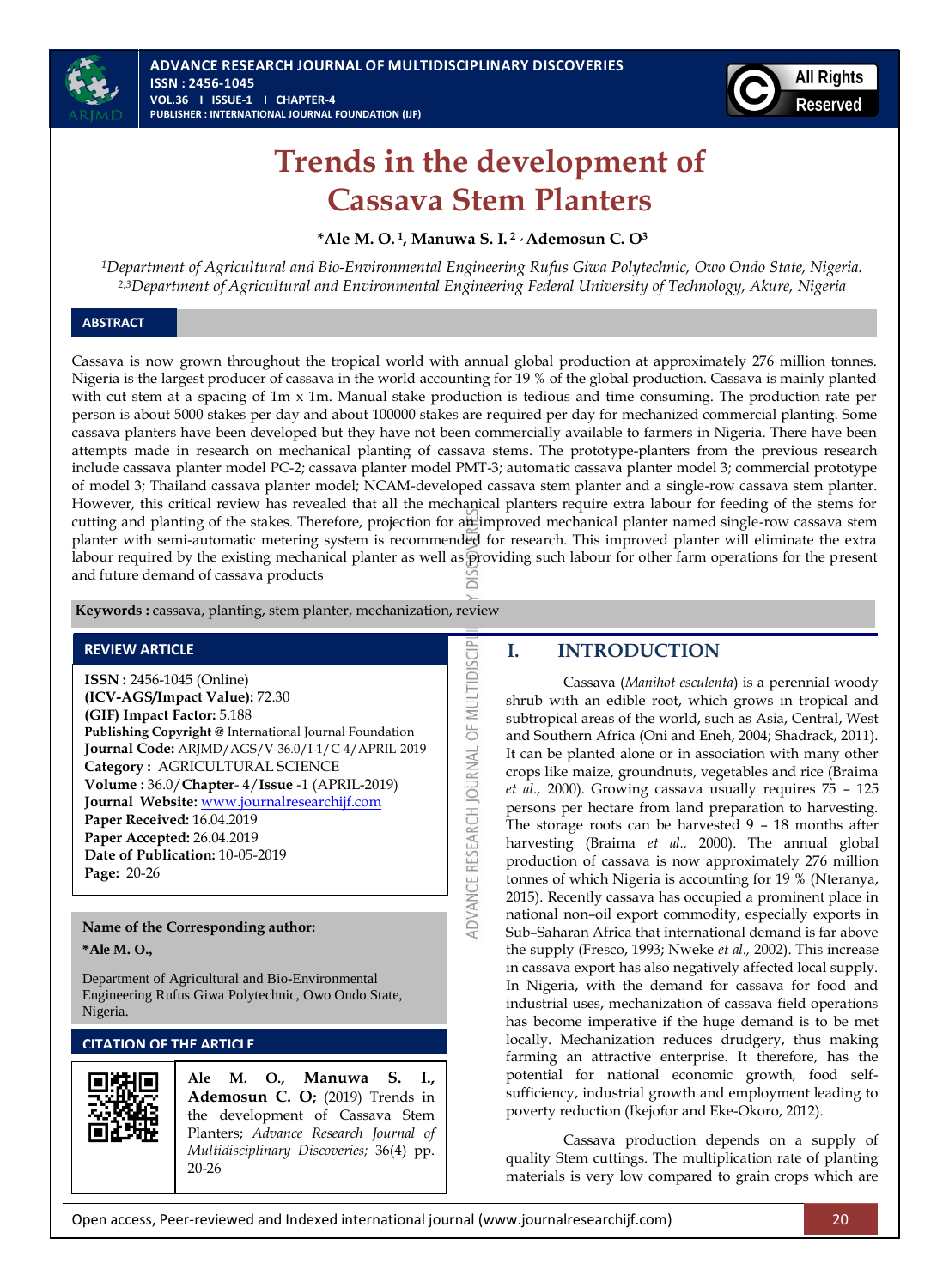propagated by seeds (IITA, 2009). Planting of cassava involves stake production operation. Manual stake production using secateur or sharp matchet is tedious and time consuming. The production rate for one person is only about 5000 stakes per day. The normal plant density for cassava is 10,000 stakes per hectare for spacing of 1m x 1m (Eke-Okoro, *et al* 2005). However, about 100,000 cassava stakes are required per day for mechanized commercial planting. Planting is still majorly done manually and is expensive. Though some cassava planters have been developed, but they have not been commercially available to farmers in Nigeria. Even the imported ones from countries like Brazil and Colombia that still require extra labour behind the tractor to manually feed in the stems for cutting into stakes for mechanical planting. Currently, labour shortage arising from rural-urban migration in Nigeria and the present trend for higher demand for cassava for industrial production of starch, bio-ethanol, etc. and the increased export to China and other developed worlds have created the need to improve on the planting technology of cassava so that present labour shortage can be resolved with replacement by an improved mechanical cassava stem planter. This paper is therefore on a critical review of the trends of mechanization in cassava planting and a projection for an improved mechanical cassava stem planter that will eliminate the extra labour required behind the tractor for placement of the cassava stems for mechanical planting as well as providing such labour for other cassava production operations for the present and future demand for cassava products.

**Cassava Varieties**

According to IFAD and FAO (2005), farmers in Africa grow several cassava varieties. From a survey conducted by researchers from the Collaborative Study on Cassava in Africa (COSCA), over 1000 local cassava varieties in six countries of the study, namely the Congo, Côte d'Ivoire, Ghana, Nigeria, Tanzania and Uganda were identified. The farmers group the local cassava varieties into the bitter and the sweet varieties. The sweet varieties are more popular in Côte d'Ivoire, Ghana and Uganda while the bitter varieties are more common in the Congo, Nigeria and Tanzania. The COSCA farmers reported that the bitter varieties are more resistant to pests, higher yielding and store better in the ground than the sweet varieties. However, as the productivity of the cassava system increases and more cassava is processed as *gari,* the issue of the sweet or the bitter cassava varieties will become irrelevant (IFAD and FAO, 2005; Shadrack, 2011). Several improved varieties of cassava have been recommended and released in Nigeria. The most commonly grown of these are TMS 30572, 4(2)1425, 92/0326 and NR 8082 (Omeh, 2013; IITA, 2015). Earlier studies by Dorp and Rulkens (1993), Agwu (2002), Springer *et al.* (2002) Kimenju *et al.* (2005) and Agwu and Anyaeche (2007) showed that farmers decision to use particular crop cultivars were influenced by a number of reasons, some of which are market-driven or socio-culturally based.

#### **Tillage System for Cassava Production**

Field is usually prepared after the land has been cleared, by first ploughing followed by harrowing. Cassava could be planted on the flat, on ridges or on mounds (Ekanayake *et al.,* 1997). Where ridges are preferred, they are constructed using a ridger after primary and secondary tillage and may range from 15-30 cm in height and 75-100 cm in crest to crest distance (between ridges). Ridging could however be done before or after planting and is best suited for areas with drainage problems (International Starch Institute, 2002; Philippine Root Crops Information Service, 2005; Shadrack, 2011). On the light-textured soils, cassava can be grown without or with minimum tillage as long as weeds are controlled; in heavy or compacted soil, cassava responds favourably to tillage and yields tend to increase when grown on ridges. In order to reduce erosion as well as production costs, cassava should be grown with as little tillage as possible as long as high yields can be maintained (Howeler *et al.,* 1993). Research conducted by Ennin *et al.,* (2009) proved that planting cassava on ridges had the advantage of higher cassava root yield coupled with better and easier field management and has the potential for mechanization to further decrease drudgery and increase the scale of production of cassava compared to planting on the flat. When cassava is grown as the first crop in forest land, no further preparation is required than the clearing of the forest growth. When cassava is planted after other crops, it can often be planted without further preparation of the soil, once the preceding crop has been harvested or the soil has been ploughed two or three times until it is free from grass or other plants(FAO, 2013).

## **Soil Requirements**

₩

**DISCOVERI** 

**IDISCIPLINARY** 

MULTI 5

3

For ease of mechanized operations, areas with a loam type of soil should be selected, while heavy clays should be avoided. Also field plots should not have slopes of more than 8%, nor should they be laid on low-lying and flood-prone areas. If cassava needs to be planted on slopes then it would be advisable that the plots be laid across the slope or slightly inclined to contours so as to minimize soil erosion in the plots (Sukra *et al.,* 1992). It was reported that cassava can be grown on most soils with soil pH of 5.5 – 6.5, however the best soils are sandy clay loams that are well drained without a fluctuating table. Proper soil management practices, adequate soil and limestone applications at 2-4 t/ha incorporated into the soil 3 to 4 months before planting are necessary for the successful cultivation of cassava (Anthony, 2008).

## **Agronomic Requirements**

Cassava stem cuttings (also referred to as 'stakes') could be planted 1 per hole in a horizontal, vertical or slanting position to a depth of 5-10 cm depending on soil type and condition (International Starch Institute, 2002; Adekunle *et al.,* 2004; Shadrack, 2011). Cassava stem cuttings may be planted at a spacing of 1.2 x 0.8 m (approximately 10,417 plants/ha) or 1m x 1m with cuttings of 2 or 3 nodes depending on the cultivar. Cuttings planted in moist soil under favourable conditions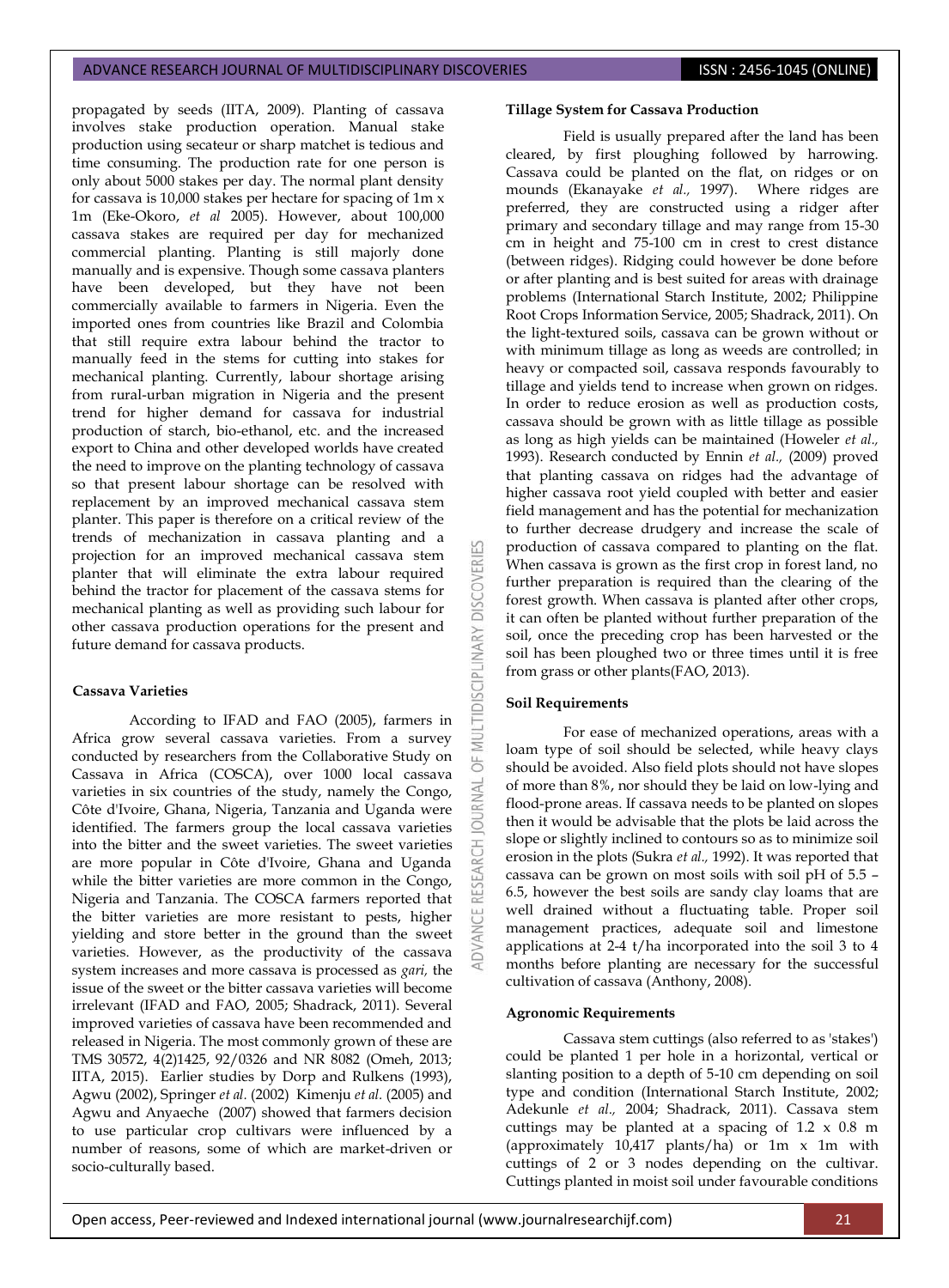produce sprouts and adventitious roots within a week. In areas where freezing temperatures are possible, the cuttings are planted as soon as danger of frost is over. Observing the polarity of the cutting is essential in successful establishment of the cutting. The top of the cutting must be placed up with nodes also pointing upwards. Replanting can be done 2 weeks after planting to replace dead stem cuttings or those which could not sprout (International Starch Institute, 2002; Ikejiofor and Okwesa, 2013; Adebayo, *et al*., 2014). 0.9 x 0.9 m plant spacing is recommended by IITA 2015. Cassava cuttings are also planted 50 cm to 90 cm on the ridge at a 45<sup>o</sup> angle leaving 2-3 nodes above ground. Cassava is normally planted in May at the beginning of the rainy season. However, earlier plantings in March and April can significantly increase tuber yields (Anthony, *et al.,* 2008). It was reported that cassava is propagated exclusively from cuttings because seed germination is usually less than 50 percent (Moore and Lawrence, 2003).

#### **Cassava Production in Nigeria**

**.**

Cassava is most widely cultivated in the southern part of the Nigeria in terms of area devoted to it and number of farmers growing it. Since 1990, Nigeria has surpassed Brazil as the world leading producer of cassava with an estimated annual production of 26 million tonnes from an estimated area of 1.7 million hectares of land (Agbetoye, 2004; Agbetoye, *et al.,* 2006). In 2002, it was estimated as 34 million tonnes. %. In 2007, Nigeria produced 46 million tonnes making it the world largest producer (IITA, 2009). Comparing the outputs of various crops in Nigeria, cassava production ranks first followed by yam production at 27 million tonnes in 2002 and at 46 million tonnes in 2007 (IITA, 2014). The trend of cassava production is presented in Figure 1.

## **Figure 1: Trend in production of cassava in Nigeria from 1990-2008**



*Source: Analysed from FAO (2004) and National Bureau of Statistics (2010)*

# **II. EXISTING CASSAVA STEM PLANTER**

## **Cassava Planter Model PC-2(two rows)**

According to Ospina *et al*., 2007, the main technical characteristics of this prototype are; the distance between planting rows was adjustable from 85 to 95 cm;

the distance between plants in the row was adjustable from 40 to 100cm; the planter can be pulled with a tractor ranging from 60 to 70 HP with hydraulic lifting system; automatic cutting of the stake was controlled by the tire of the tractor; the capacity for storage of the cassava stems was 1.5 m3; storage capacity for chemical fertilizer was 150 kg; there was a provision for controlling the planting depth and the planting output was 5 to  $\frac{7}{7}$  ha/day with labour requirement of two people for loading the cassava for planting plus the tractor driver.

#### **Cassava Planter Model PMT-3(Three Rows)**

According to Ospina *et al.,* 2007, the main technical characteristics of this prototype are; the distance between planting rows was fixed for 1.0 m; the distance between plants in the row was fixed at 90 cm; the planter can be pulled with a tractor ranging from 60 to 70 HP with hydraulic lifting system; automatic cutting of the stake was controlled by jaw system, cutting by pressure on the stem; the capacity for storage of the cassava stems was 1.5 m3; storage capacity for chemical fertilizer was 150 kg; there was no provision controlling the planting depth and the planting output was 8 to 10 ha/day with labour requirement of three people for loading the cassava for planting plus the tractor driver.

#### **The Odigboh Models**

**DISCOVERI** 

**IDISCIPLINA** 

ö

According to Odigboh (1983), the attempt to design a cassava planter dates back to 1971. But it was only in 1977 that a functional model emerged. That prototype was trailed and planted two rows of cuttings at an inclination that can be varied from 45° to 85° to the horizontal, depending on the forward planter speed. The cuttings were spaced 90 cm on small ridges which are 90 cm apart. In addition, the hopper design was too complicated and required that the cuttings be fed individually, one by one, according to the diameter of the cuttings (Odigboh, 1985). The photograph of the singlerow model of this ultimate design of an automatic cassava planter is shown in Figure 2. A two-row prototype was completed in 1985. The hopper design was very simple and efficient. The planter performed very satisfactorily at planting speed of 8 km per hour. After so many years of tinkering, Odigbo was in Britain from March to June 1985, to build a commercial field prototype of the planter (Figure 3).

#### **Figure 2: Automatic cassava planter Model III**



Open access, Peer-reviewed and Indexed international journal (www.journalresearchijf.com) 22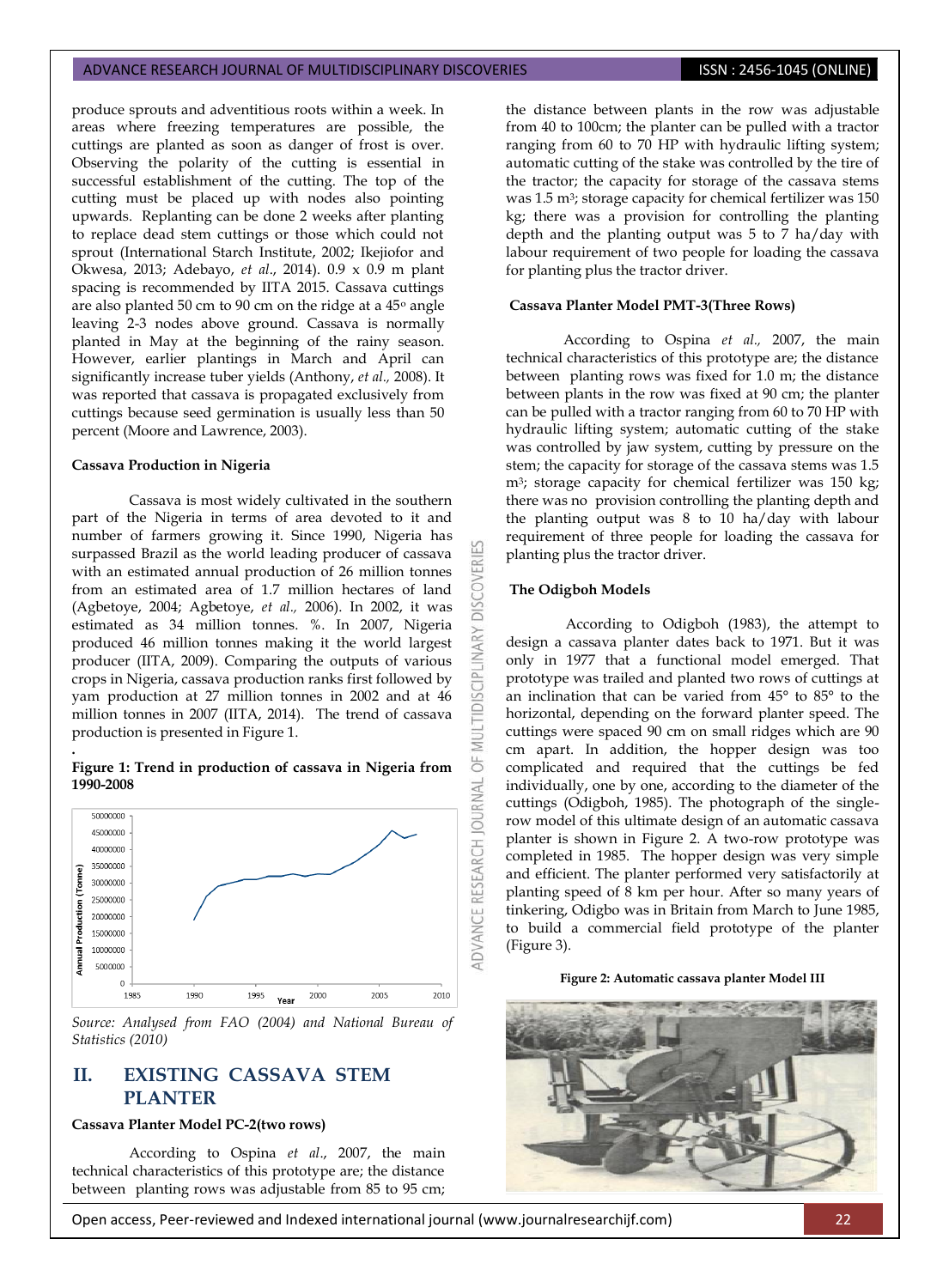**Figure 3: Commercial Prototype of Model III Cassava Planter**



## **Thailand Cassava Planter Model**

A cassava planter (Figure 4) suitable for use in local farms was developed. It was designed to plant stakes either on flat beds or in ridges and to apply fertilizer at the same time. The machine consists of the main frame, the cutting unit, the planting unit, the fertilizer unit, the ridger, and the soil levelers. A 57.4 kW tractor was used as a power source with labour requirement of two people for loading the cassava for planting plus the tractor driver. It was observed that the average field capacity and field efficiency were 0.135 ha/h and 65.3%, respectively. The maximum draught requirement of the machine was 1.55 kN. It could plant the stakes at an average inclination of 67° (angle 1, altitude angle of stake in the longitudinal‐vertical plane) and 88° (angle2, altitude angle of stake in the lateral‐vertical plane) depending on the forward speed (Lungkapin *et al.,* 2009).

## **Figure 4: Schematic of the cassava planter**



(b) Isometric view

(c) Right side view

## **NCAM-developed prototype cassava stem planter**

The National Centre for Agricultural Mechanization (NCAM), Nigeria has in recent times made an in-road into the development of a mechanical planter

(Figure 5) which is about 75% completed. (Hariharam *et al.,* 2015).

## **Figure 5: NCAM-developed prototype cassava stem planter**



#### **Single Row Cassava Planter**

**COVERI** 

DISC

**MULTIDISCIPLINARY** 

0F

DVANCE RESEARCH JOURNAL

A cassava stem planter was designed, fabricated and tested at Federal University of Technology, Akure, Nigeria. Its major components consist of frame, disc furrow opener, cutting device, operator seat, stem tube, press wheel, stem container and wheel. The power transmission was through belt and pulley arrangement. The stem was manually fed for cutting and planting. The machine was coupled to a 41 kW Massey Ferguson tractor. The field capacity and field efficiency of the planter are 0.28ha/h and 73.1% respectively at a forward speed of 4.24km/h (Oyedeji *et al.,* 2011).

#### **Commercial Cassava Stem Planters**

Some mechanical cassava stem planters are already available for mechanization of cassava planting. Some of the mechanical planters (Figure 6) can only be sighted in Nigeria in public institutions like National Centre for Mechanization (NCAM), Ilorin, Nigeria. Federal University of Technology, Akure, Nigeria, International Institute for Tropical Agriculture (IITA), Ibadan, Nigeria and National Root Crops Research Institute, Umudike, Nigeria. All the planters as sighted require extra labour to feed the machine for cutting and planting.

A mechanical planter made in Brazil is in use there and in Mexico. It is a two-row planter using a tractor driver and two men on the machine to feed cuttings from the reserve bins into the rotating planting turntable. In operation, the cuttings fall in succession through a hole into a furrow opened by a simple furrower. A pair of disks throw dirt into the furrow and floats pulled by chains pack the soil over the cuttings. The planter is able to cover about 5 hectares per day. A unit for ridging and planting has been developed by modifying a ridger to work as a ridger-cum-planter and a cultivator to work as a six-row planter after the area has been ridged (FAO, 1977).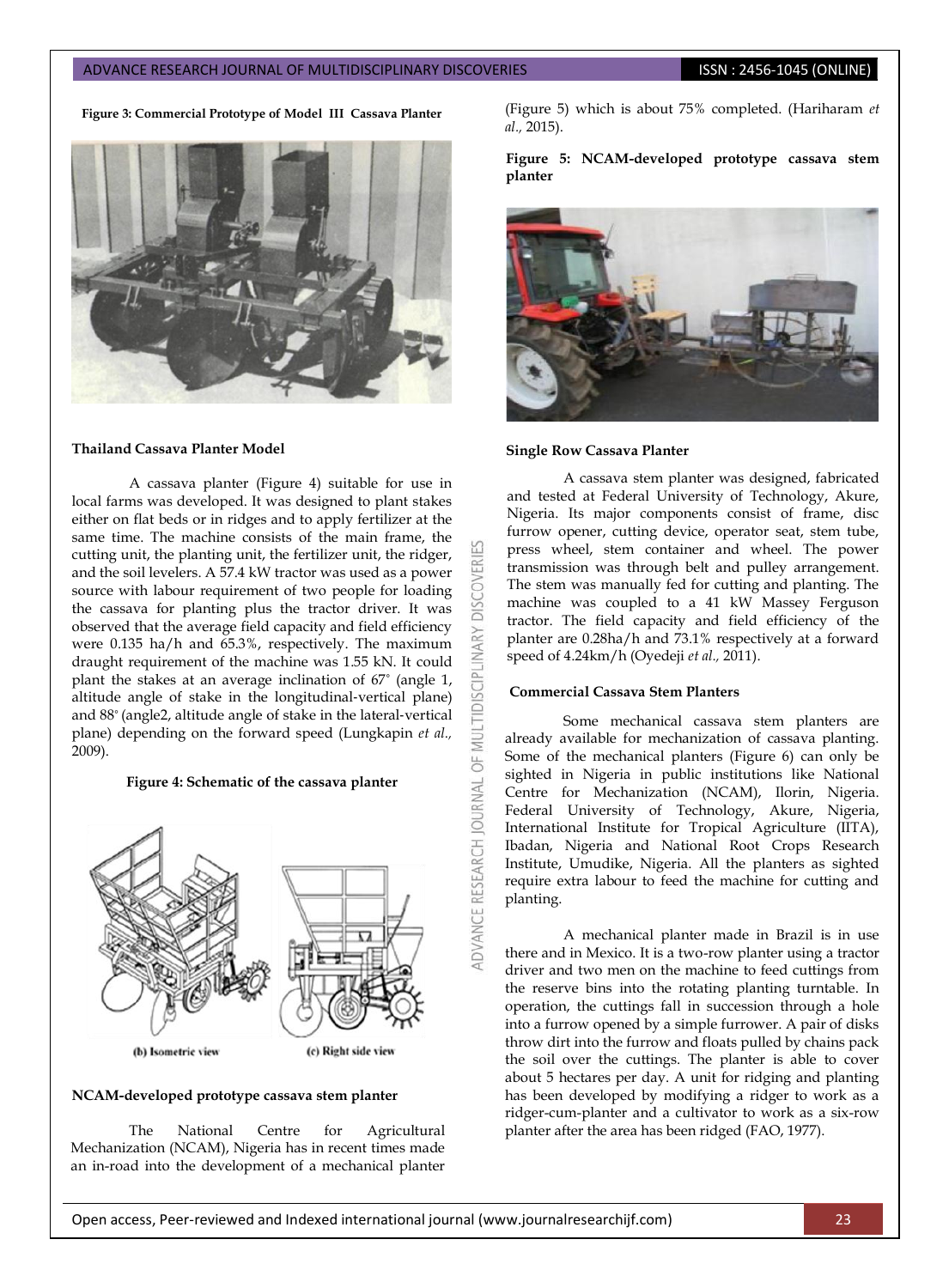

COVERII

DISC

MULTIDISCIPLINARY

 $\overline{6}$ **JRNAL** jon

**ADVANCE RESEARCH** 

# **III. FUTURE PROJECTIONS**

Based on the critical review on the existing prototype and commercial planters for mechanization of cassava production, it was observed that all the planters requires extra labour behind the planter for manual feeding of the stems for cutting and planting of the stakes. It is therefore projected that a single-row cassava stem planter with semi automatic metering system that will eliminate the extra labour required for the present set of planters. The planter will be able to plant cassava stake varying from 25 mm to 35 mm in diameter; stake length of 250 mm and it will be manually loaded before operation. The machine will be operated by a 31.6 kW tractor.The development of a single-row cassava stem planter will also be a solution to food security problem; drudgery reduction in farming; disinclination of youths to farming as well as providing sufficient biomaterials for future production of biofuel.

# **IV. FEATURES OF THE PROPOSED PLANTER**

The single-row cassava stem planter will consist of the hopper, cam shaft for regulation of the stem cutting, cutting section, the conveyor/metering system, double disc furrow opener, double disc furrow coverer, power transmission system (angle drive), the land wheels and the frame (Figures 7 and 8).





**Figure 8: Sectioned View of the Cutting Section**



# **V. CONCLUSIONS**

The annual global production of cassava is now approximately 276 million tonnes of which Nigeria is accounting for 19 %. Nigeria produced 46 million tonnes making it the world largest producer. Cassava production is not only important for Nigeria on food security but also on the socio-economic system

Agricultural practice for cassava production includes land preparation, planting, fertilizer application, farm sanitation and weeding, pest and disease control, harvesting and processing. Cassava stakes could be planted 1 per hole in a horizontal, vertical or slanting position to a depth of 5-10 cm depending on soil type and condition.

Mechanical planters in Nigeria can only be sighted in public institutions. the critical review on the existing prototype and commercial planters for mechanization of cassava production has revealed that all the planters require extra labour for manual feeding of the stems for cutting and planting of the stakes. So there is the need for developing a cassava stem planter with automatic metering system that will eliminate the extra labour required for the present set of planters. The development of a single-row cassava stem planter will also be a solution to food security problem; drudgery reduction in farming; disinclination of youths to farming providing sufficient biomaterials for future production of biofuel as well as resolving present labour shortage from the rural-urban migration.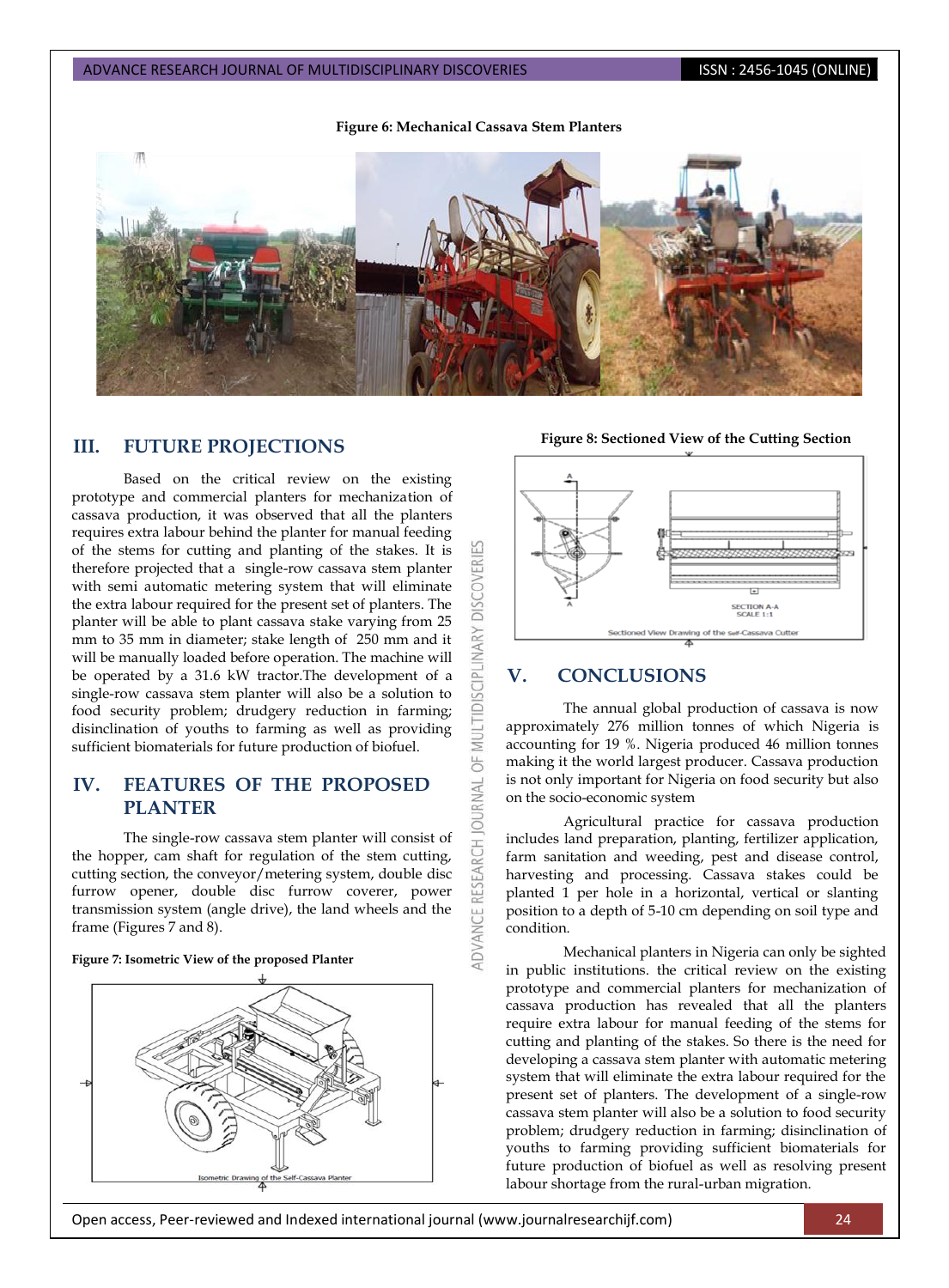# **VI. REFERENCES**

- [1] **Adebayo, B. A., Elifatio, T., Ivor, M., Richardson, O., Roger R., Gbassey, T., Edward, k.** Growing Cassava; A training Manual from Production to Postharvest. IITA, Ibadan, Nigeria, 2014.
- [2] **Adekunle, A.A., Dixon, A., Ojurongbe, J., Ilona, P.,**  Muthada, L. Adisa, S. Growing Cassava Commercially in Nigeria - An Illustrated Guide. USAID, ICS-Nigeria and IITA. 2004.
- [3] **Agbetoye, L. A. S, Ademosun, O. C, Ogunlowo, A. S., Olukunle, O.J., Fapetu, O. P. Adesina, A.**  Developing Indigenous Machinery for Cassava Processing and Fruit Juice. International Conference on Advances in Engineering and Technology Held 16-19 July 2006 at Entebbe, Uganda. 2006.
- [4] **Agbetoye, L. A. S.** The Unsolved Problem of Cassava Harvesting Mechanisation: Why and How? Technical Paper for Presentation at the South-West Zonal Meeting of the Nigerian Institution of Agricultural Engineers held at Rufus Giwa Polytechnic, Owo, Ondo State, Nigeria on 29th January, 2004.
- [5] **Agwu A.E.** Cowpea varietal needs of farmers in Bauchi and Gombe states of Nigeria, J. Tropical Agric. Food, Environ. Ext. 2002: 3 (1): 55- 62.

**DISCOVERI** 

**IDISCIPLINARY** 

₹ 5

**JOURNAL** 

RESEARCH

**IDVANCE** 

- [6] **Agwu, A. E. Anyaeche, C. L.** Adoption of improved cassava varieties in six rural communities in Anambra State, Nigeria. African Journal of Biotechnology 2007: 6 (2): 089-098.
- [7] **Anthony, S., Mynie, R. Manmohan, L. V.** A Guide to Growing Cassava Successfully. Root Crop Bulletin. Ministry of Agriculture, Land and Marine Resources Research Division, Centeno. 2008.
- [8] **Braima, J., John, U., Ambe, T., Norbert, M., Alfred, D., Rasaq, S. Joseph, K.** Starting a Cassava Farm. International Institute of tropical Agriculture, Cotonou, Republic of Benin. 2000. [http://www.cgiar.org/iita.](http://www.cgiar.org/iita)
- [9] **Dorp M and Rulkens T.** Farmer Crop Selection Criteria and Gene Bank Collections In Indonesia, In: Boef W, Amanor K, Wellard K, Bebbington A (Eds). Cultivating knowledge: Genetic diversity, farmer experimentation and crop research. London, Intermediate technology publications. 1993: 119-127.
- [10] **Ekanayake, I. J., Osiru, D. S. O. and Porto, M. C. M.** Agronomy of Cassava. IITA. Research Guide 60. IITA, Ibadan, Nigeria. 1997.
- [11] **Eke-Okoro, O.N., Ekwe, K.C. and Nwosu, K.I.**  Cassava Stem and Root Production. A Practical Manual. National Root Crops Research Institute, Umudike. 2005. Pp 39.
- [12] **Ennin, S. A., Otoo, E. and Tetteh, F. M.** Ridging, a Mechanized Alternative to Mounding for Yam and Cassava Production. West African Journal of Applied Ecology, 2009: (15) 1-8
- [13] **FAO.** Cassava Processing. FAO Corporate Document Repository. 1977.
- [14] **FAO.** United Nations Annual *Statistics.* Rome, Italy. 2004.
- [15] **IITA***.* Opportunities for Cassava in Nigeria: Competitiveness Workshop in Bookanga, International Institute of Tropical Agriculture. (IITA), Ibadan. 2002
- [16] **FAO.** Save and Grow Cassava; A Guide to Sustainable Production Intensification. Food and agriculture Organisation of the United Nations, Rome. 2013.
- [17] **Fresco, P.** The Dynamics of Cassava in Africa: An Outline of Research Issue, COSCA1993. Working paper no. 9.
- [18] **Hariharan, K. V., Pradeep-kumar, S. P., Prasanth, M. Senthil Kumar.** Design and Fabrication of Tapioca Planter. International Journal of Innovative Research in Science, Engineering and Technology 2015.
- [19] **Howeler, R. H., Ezumah, H. C. and Midmore, D. J.** Tillage systems for Root and Tuber Tropics. Soil and Tillage research. 1993(27): 211-240.
- [20] **IFAD and FAO** A Review of Cassava in Africa with Country Case Studies on Nigeria, Ghana, the United Republic of Tanzania, Uganda and Benin. Proceedings of the validation forum on the global cassava development strategy, Rome. 2005: Vol. 12.
- [21] **IITA. Cassava.** International Institute of Tropical Agriculture Headquarters, Ibadan, Nigeria. 2009 [http://www.iita.org/cassava.](http://www.iita.org/cassava)
- [22] **IITA.** Nigeria's Cassava Industry; 2014 Statistical Handbook.
- [23] **IITA.** Growing Cassava in Nigeria. Commercial Crop Production Guild Series. Publication of International Institute of Tropical Agriculture. 2015. [www.iita.org](http://www.iita.org/)
- [24] **Ikejiofor, M. C. Eke-Okoro.** Performance Evaluation of NRCRI Cassava Stem Cutting Machine. International Journal of Scientific and Technology Research 2012:1(8): 175-178.
- [25] **Ikejiofor, M. C., Okwesa, C. O.** Design and Development of NRCRI Cassava Stem Cutting Machine. International Journal of Advanced Scientific and Technical Research. 2013:3(1):39-43.